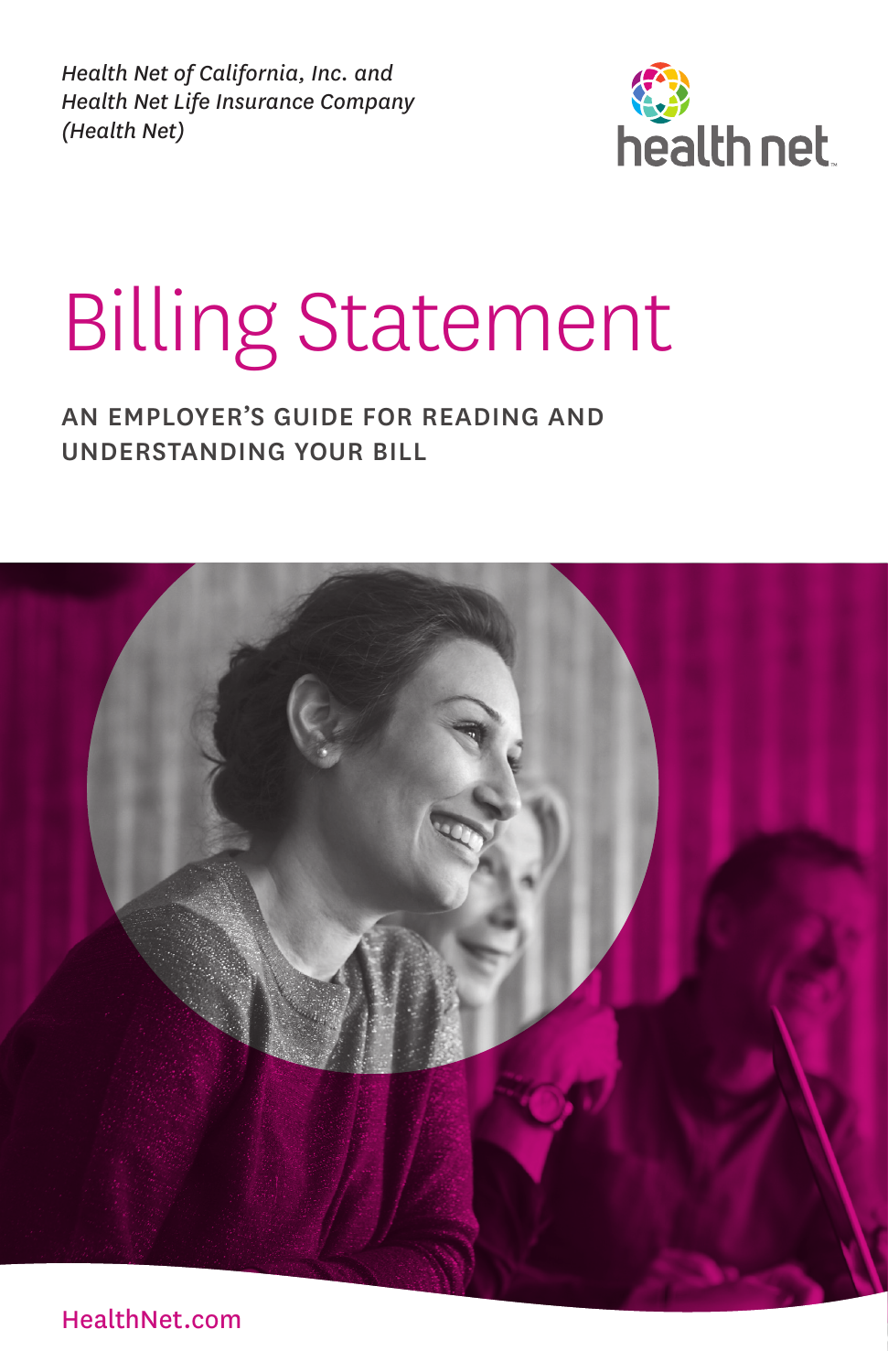### This booklet has been provided to explain our bill

Health Net is pleased to offer these special features on your billing statements:

- **Simple format** Bold headlines and amounts that make it easier for you to locate critical information on the bill.
- **Consolidated billing** Multiple group numbers and their associated charges will be combined on one bill, resulting in less time and effort preparing your premium payment.
- **Duplex printing** Detailed charges are printed on the front and back of your statement, resulting in a smaller, more environmentally-friendly bill.
- **Bill customization** Our system provides flexibility that allows you to customize portions of the billing statement to better meet your needs. Please contact your accounting representative to discuss customization options.
- **Global Health Net messages** Messages can be communicated to you on the bill statement, eliminating the need for separate correspondence.

### Questions about your statement? Please contact your broker or Health Net representative.

Small Business Group (for companies with 2–100 employees) 1-800-224-8808

Large Business Group (for companies with 101 or more employees) 1-800-909-6362

### Online billing and eligibility

You can now receive your bills and process your employee eligibility online! Simply register for Health Net Online Billing and Enrollment at **[www.healthnet.com.](https://www.healthnet.com)**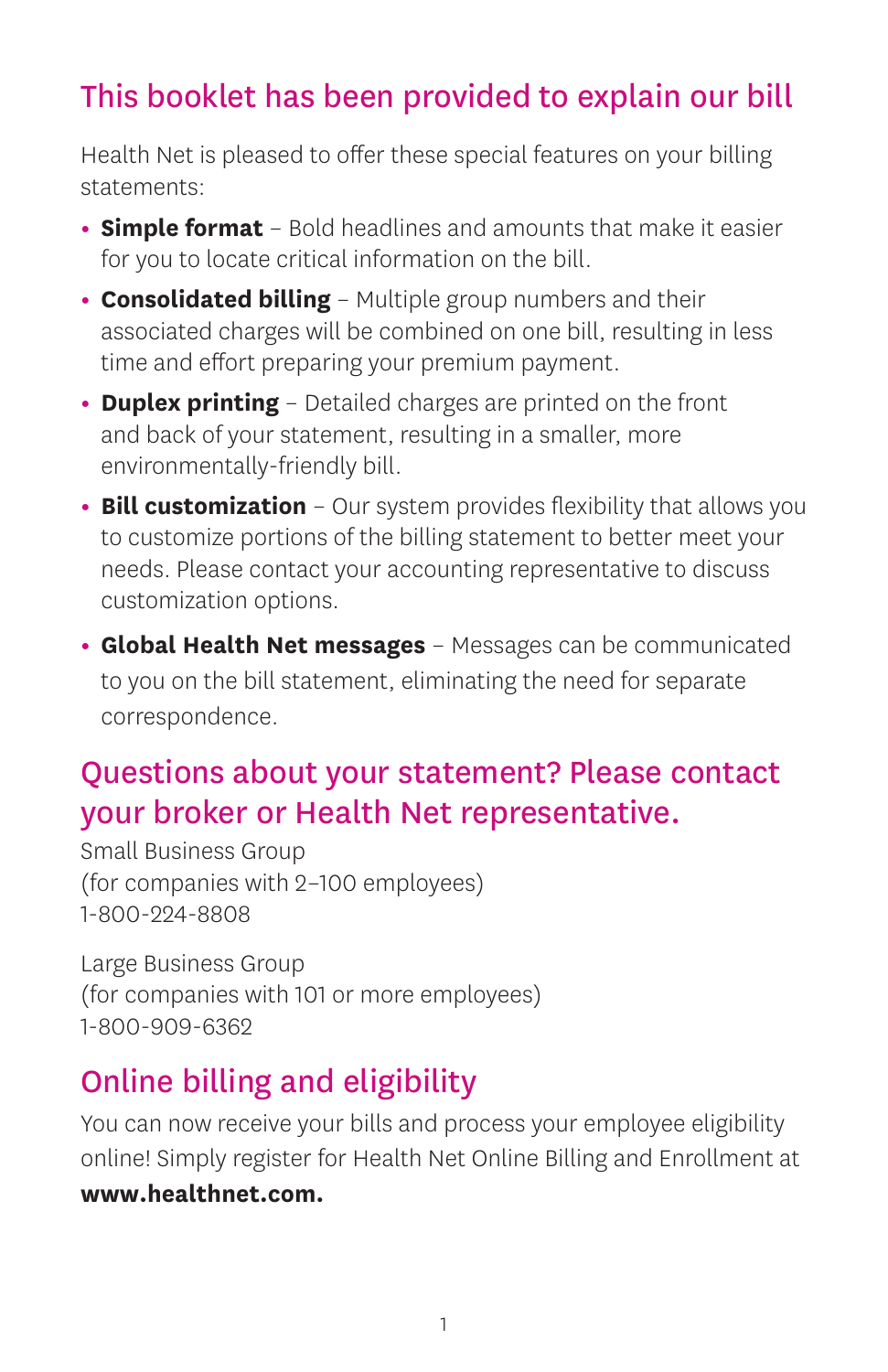# Billing Statement

The sample below is a summary of previous amounts due, activity to membership and current amount due.

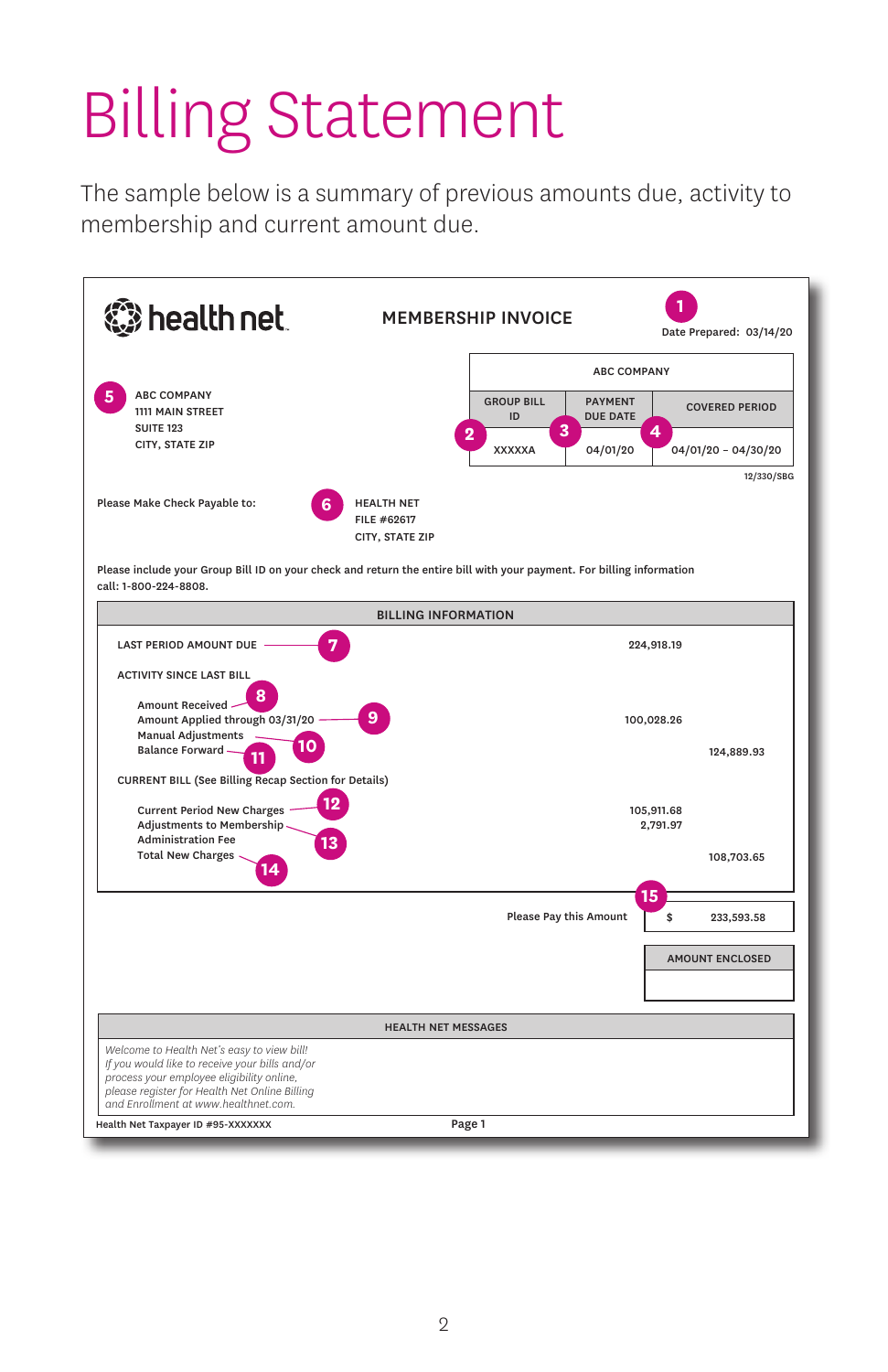- **1. Date prepared** Date the bill was generated by the billing system. Any information received after this date will not be reflected on the current bill.
- **2. Group bill ID** Identifies an organization for which services are provided and billed.
- **3. Payment due date** Date when the charges for a bill are due.
- **4. Covered period** Start and end of the current billing period in which services are provided.
- **5. Mailing address** For your organization.
- **6. Make check payable to** Health Net address to which the checks should be sent.
- **7. Last period amount due** – Includes any charges that were billed previously for which payments have not yet been received. If your payment was received after the date this bill was prepared (see item 1), it will not be reflected in this amount.
- **8. Amount received** Total payments received since the last bill generated. Payments displayed here must be applied to the balances

on your account before reducing the last period amount due.

- **9. Amount applied** Total amount of checks received and applied to premiums since the last bill generated.
- **10. Manual adjustments** Non-system-generated accounting adjustments.
- **11. Balance forward** Result of last period amount due, minus amount applied, plus manual adjustments.
- **12. Current period new charges** –

Current premium for all employees who are provided coverage through Health Net.

#### **13. Adjustments to**

**membership** – Contractlevel adjustments that apply to prior periods (e.g., add a member, cancel a member) or a change in contract, such as adding a spouse.

- **14. Total new charges** Sum of current new charges.
- **15. Please pay this amount** Sum of the balance forward and total new charges.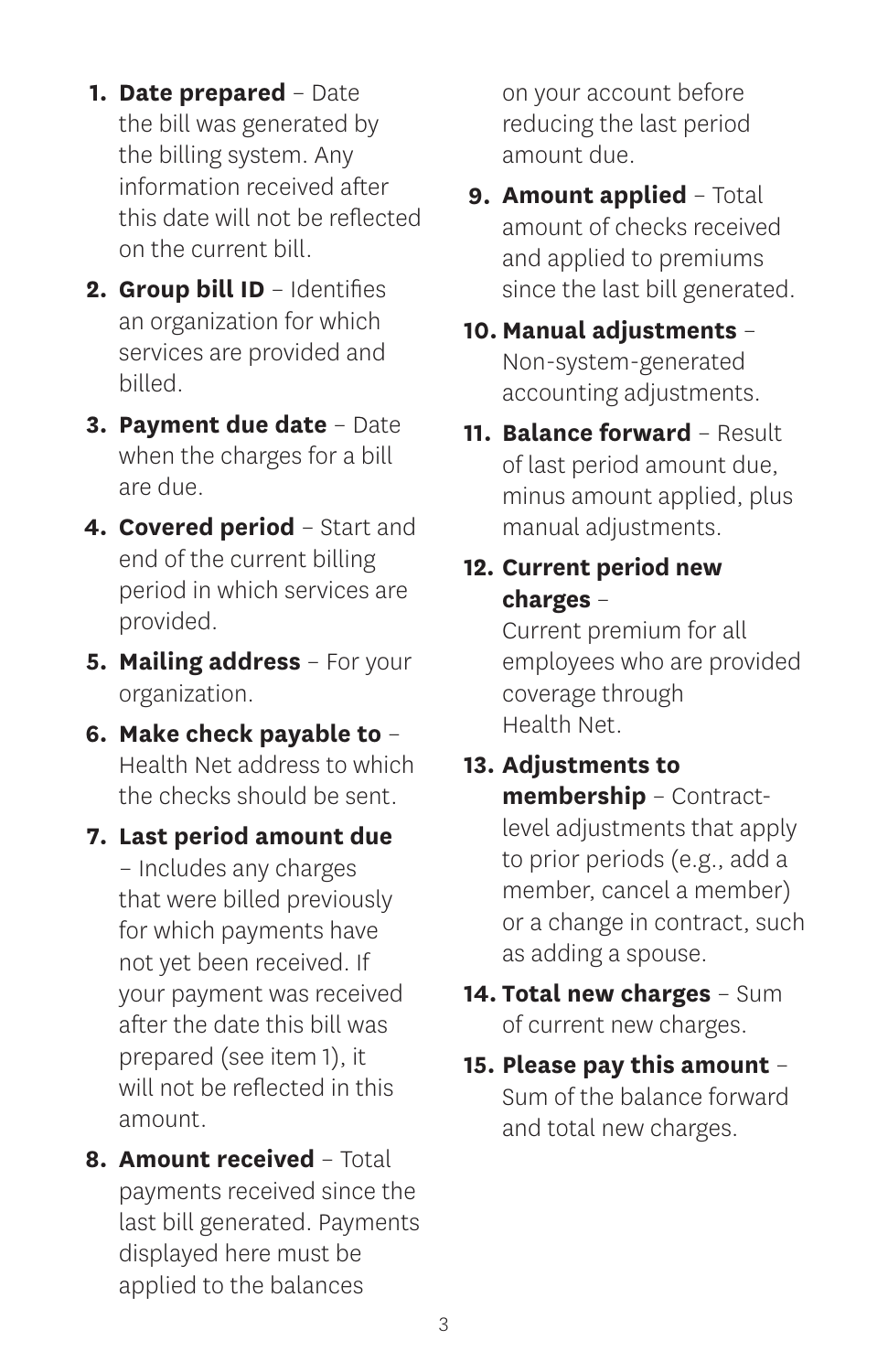### Current Membership

This section lists contract-level charges for the current billing period and provides spaces to indicate adjustments to current members. Please use this sheet to indicate any changes you have to existing members. If additional space is needed, please feel free to use the "Membership Changes" section of the bill.

| <b>CURRENT MEMBERSHIP</b><br><b>《 health net</b> |                         |                       |               |                                   |                         |             |                           |                          |                  |
|--------------------------------------------------|-------------------------|-----------------------|---------------|-----------------------------------|-------------------------|-------------|---------------------------|--------------------------|------------------|
| <b>DATE PREPARED</b>                             |                         | <b>COVERED PERIOD</b> |               | <b>PAYMENT</b><br><b>DUE DATE</b> | <b>GROUP BILL ID</b>    |             |                           |                          |                  |
| 03/14/20                                         |                         | $04/01/20 - 04/30/20$ |               | 04/01/20                          |                         |             | <b>XXXXXA ABC COMPANY</b> |                          |                  |
| <b>NAME</b>                                      | <b>SUBSCRIBER</b><br>ID | <b>GROUP</b><br>ID    | <b>REASON</b> | <b>MEMBERS</b><br>COVERED         | <b>ORIG EFF</b><br>DATE | <b>RATE</b> | ADJ.<br><b>REASON</b>     | <b>EFFECTIVE</b><br>DATE | ADJUSTMENT - / + |
| Group: XXXXXA                                    | 17                      | 18                    | 19            | O                                 | 21                      | 22          | 23                        | 24                       | 25               |
| "Last Name, First M.I."                          | -XX-XXXX                | <b>XXXXA</b>          |               |                                   | 6-01-2014               | $-3.33$     |                           |                          |                  |
| "Last Name, First M.I."<br>16                    | XXX-XX-XXXX             | <b>XXXXXA</b>         |               | л                                 | 03-01-2012              | 333.33      |                           |                          |                  |
| "Last Name, First M.I."                          | XXX-XX-XXXX             | <b>XXXXXA</b>         |               | <sub>1</sub>                      | 11-01-2014              | 333.33      |                           |                          |                  |
| "Last Name, First M.I."                          | XXX-XX-XXXX             | <b>XXXXXA</b>         |               | 2                                 | 03-01-2011              | 333.33      |                           |                          |                  |
| "Last Name, First M.I."                          | XXX-XX-XXXX             | <b>XXXXXA</b>         |               | п                                 | 09-01-2011              | 333.33      |                           |                          |                  |
| "Last Name, First M.I."                          | XXX-XX-XXXX             | <b>XXXXXA</b>         |               | п                                 | 03-01-2011              | 444.44      |                           |                          |                  |
| "Last Name, First M.I."                          | XXX-XX-XXXX             | <b>XXXXXA</b>         |               | л                                 | $10 - 01 - 2012$        | 437.15      |                           |                          |                  |
| "Last Name, First M.I."                          | XXX-XX-XXXX             | <b>XXXXXA</b>         |               | ı                                 | $10 - 01 - 2012$        | 333.33      |                           |                          |                  |
| "Last Name, First M.I."                          | XXX-XX-XXXX             | <b>XXXXXA</b>         |               | ı                                 | 12-01-2014              | 333.33      |                           |                          |                  |
| "Last Name, First M.I."                          | XXX-XX-XXXX             | <b>XXXXXA</b>         |               | п                                 | 06-01-2014              | 333.33      |                           |                          |                  |
| "Last Name, First M.I."                          | XXX-XX-XXXX             | <b>XXXXXA</b>         |               | 6                                 | 03-01-2011              | 333.33      |                           |                          |                  |
| "Last Name, First M.I."                          | XXX-XX-XXXX             | <b>XXXXXA</b>         |               | ı                                 | 03-01-2011              | 444.44      |                           |                          |                  |
| "Last Name, First M.I."                          | XXX-XX-XXXX             | <b>XXXXXA</b>         |               | ı                                 | 03-01-2014              | 333.33      |                           |                          |                  |
| "Last Name, First M.I."                          | XXX-XX-XXXX             | <b>XXXXXA</b>         |               | $\mathbf{1}$                      | 03-01-2011              | 333.33      |                           |                          |                  |
| "Last Name, First M.I."                          | XXX-XX-XXXX             | <b>XXXXXA</b>         |               | 1                                 | 03-01-2011              | 437.15      |                           |                          |                  |
| "Last Name, First M.I."                          | XXX-XX-XXXX             | <b>XXXXXA</b>         |               | <sub>1</sub>                      | 10-01-2014              | 444.44      |                           |                          |                  |
| "Last Name, First M.I."                          | XXX-XX-XXXX             | <b>XXXXXA</b>         |               | ı                                 | 08-01-2014              | 444.44      |                           |                          |                  |
| "Last Name, First M.I."                          | XXX-XX-XXXX             | <b>XXXXXA</b>         |               | п                                 | 03-01-2012              | 333.33      |                           |                          |                  |
| "Last Name, First M.I."                          | XXX-XX-XXXX             | <b>XXXXXA</b>         |               | 1                                 | 05-01-2014              | 333.33      |                           |                          |                  |
| "Last Name, First M.I."                          | XXX-XX-XXXX             | <b>XXXXXA</b>         |               |                                   | 06-01-2014              | 333.33      |                           |                          |                  |
| "Last Name, First M.I."                          | XXX-XX-XXXX             | <b>XXXXXA</b>         | hhA           | $\overline{2}$                    | $01 - 01 - 2013$        | 333.33      |                           |                          |                  |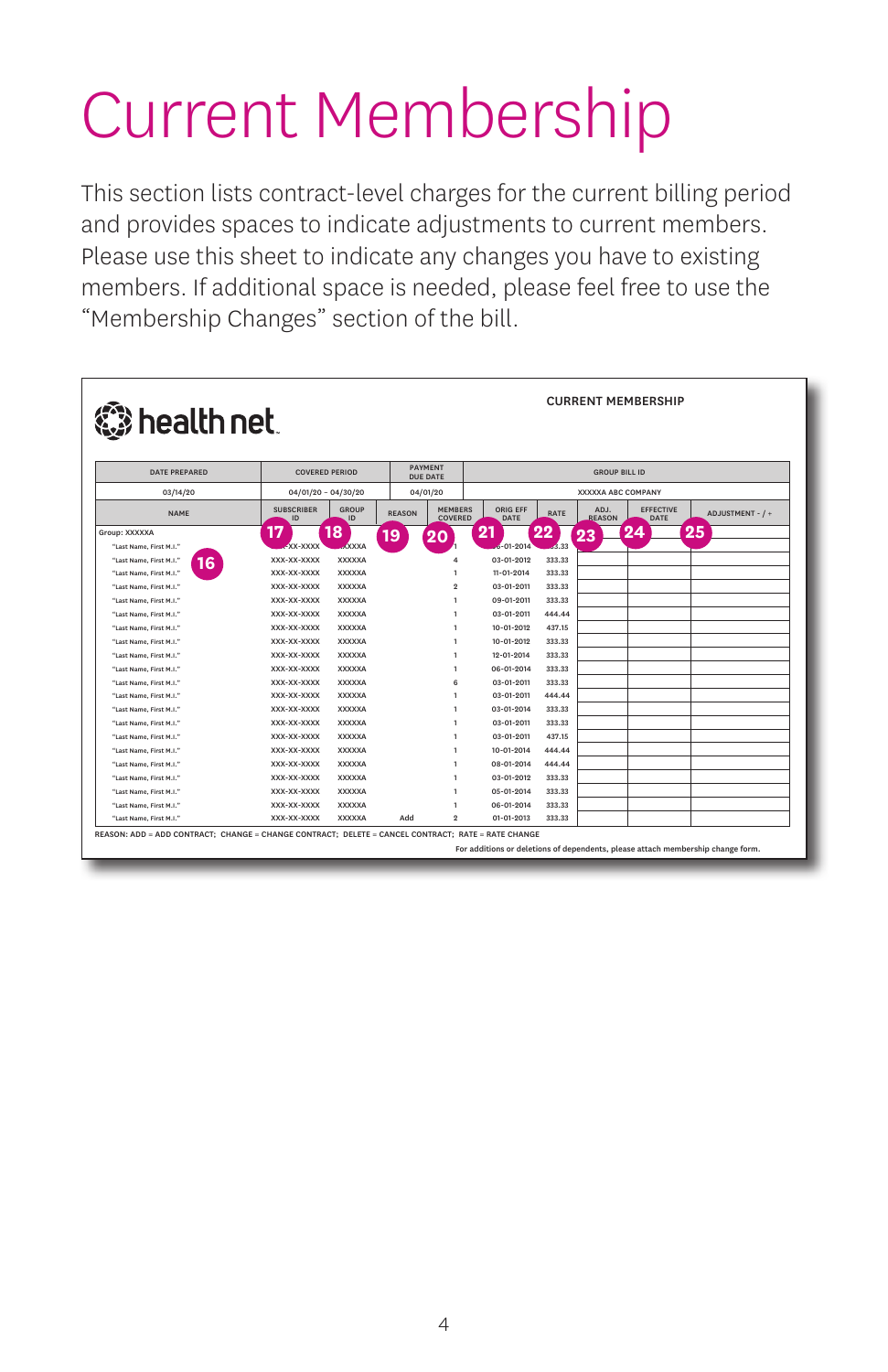- **16. Name** Subscriber/ Employee name.
- **17. Subscriber ID** Subscriber's Social Security number or identification number.
- 18. Group ID Identifies a group of employees in your organization for which specific product services are provided.
- **19. Reason** Type of change applied to a specific subscriber.
- **20. Members covered** Number of individuals covered in the contract. If there is a change in this number, this column will show the old and new value, e.g., 1>2. In this example, the contract reflects an add to the contract from 1 to 2.
- **21. Orig. eff. date** The original effective date is the date on which the subscriber's contract became effective under the particular group ID.
- **22. Rate** Premium amount charged for the subscriber.
- **23. Adj. reason** In this column, please indicate changes in contract (e.g., cancel a member) that will require a financial adjustment. When a contract-level change is made, please fill out and attach a membership change form.
- **24. Effective date** In this column, please indicate the date you would like the change to be effective. Please refer to your Service Agreement for the specific policy.
- **25. Adjustment -/+** In this column, please indicate the financial adjustment for contract-level changes based on current rates.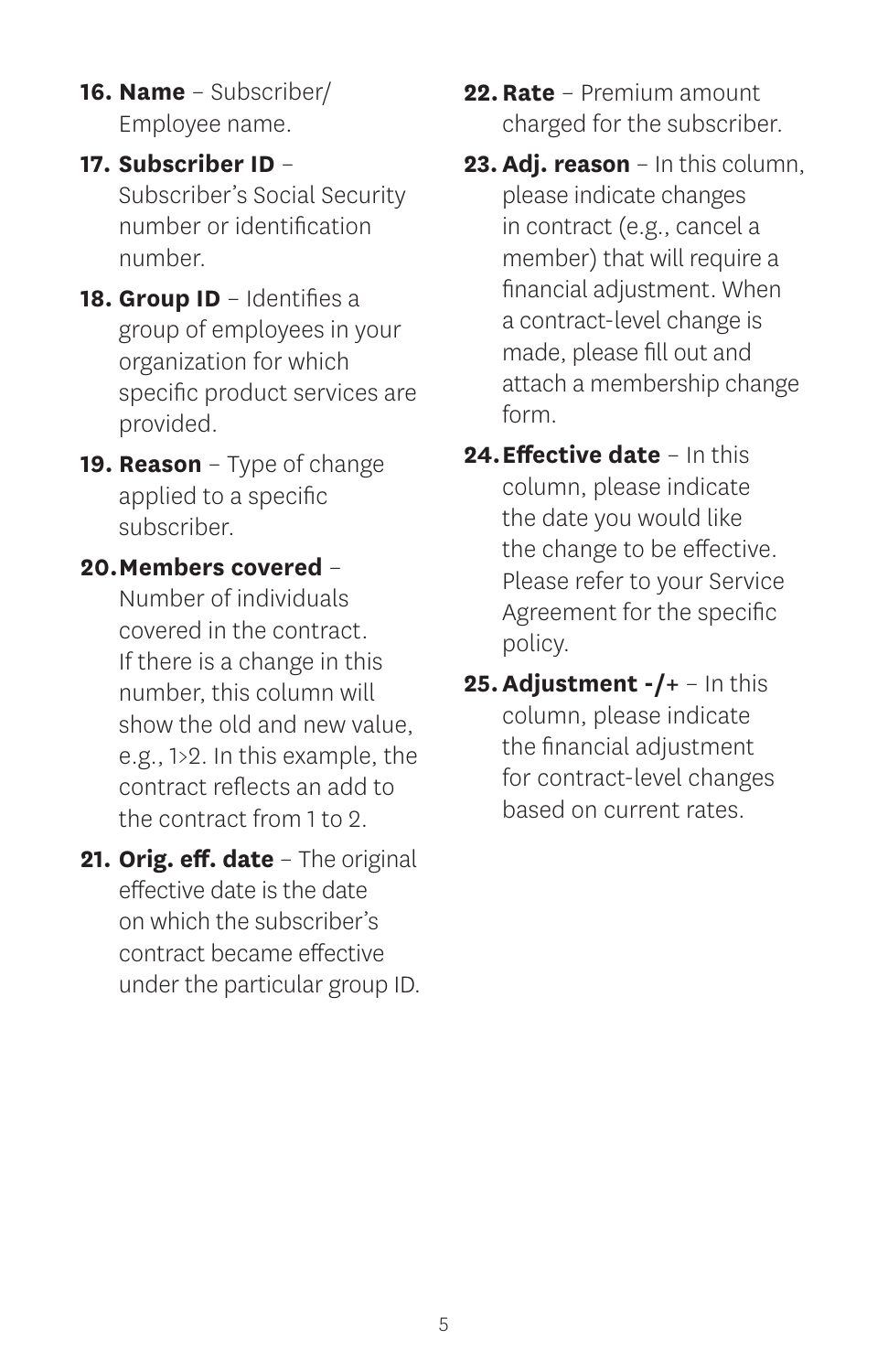### Adjustments to Membership

This page provides an itemization of changes made to previous bill periods retroactively based on information received since the previous bill date.

| <b>« health net</b>     |                         |                       |               |                                            | <b>TO MEMBERSHIP</b>  |                                  |               |  |  |
|-------------------------|-------------------------|-----------------------|---------------|--------------------------------------------|-----------------------|----------------------------------|---------------|--|--|
| <b>DATE PREPARED</b>    |                         | <b>COVERED PERIOD</b> |               | <b>GROUP BILL TO</b><br>XXXXXA ABC COMPANY |                       |                                  |               |  |  |
| 03/14/20                | $04/01/20 - 04/30/20$   |                       | 04/01/20      |                                            |                       |                                  |               |  |  |
| <b>NAME</b>             | <b>SUBSCRIBER</b><br>ID | <b>GROUP ID</b>       | <b>REASON</b> | <b>MEMBERS</b><br>COVERED                  | <b>EFFECTIVE DATE</b> | <b>AMOUNT</b><br><b>ADJUSTED</b> | <b>TOTALS</b> |  |  |
| Group: XXXXXA           |                         |                       |               |                                            |                       |                                  |               |  |  |
| "Last Name, First M.I." | XXX-XX-XXXX             | <b>XXXXXA</b>         | Change        | 2 > 1                                      | 11/01/19              | 999.99-                          |               |  |  |
|                         |                         |                       |               | 1 > 9                                      | 11/01/19              | 999.99                           |               |  |  |
|                         |                         |                       |               | 9 > 1                                      | 12/01/19              | 999.99-                          |               |  |  |
|                         |                         |                       |               | 1 > 2                                      | 12/01/19              | 222.22                           |               |  |  |
|                         |                         |                       |               | 2 > 1                                      | 01/01/20              | 999.99-                          |               |  |  |
|                         |                         |                       |               | 1 > 9                                      | 01/01/20              | 222.22                           |               |  |  |
|                         |                         |                       |               |                                            |                       |                                  | 0.00          |  |  |
| "Last Name, First M.I." | XXX-XX-XXXX             | <b>XXXXXA</b>         | Add           | $\mathbf{1}$                               | 11/01/19              | 222.22                           |               |  |  |
|                         |                         |                       |               |                                            | 12/01/19              | 222.22                           |               |  |  |
|                         |                         |                       |               |                                            | 01/01/20              | 999.99                           |               |  |  |
|                         |                         |                       |               |                                            |                       |                                  | 666,66        |  |  |
| "Last Name, First M.I." | XXX-XX-XXXX             | <b>XXXXXA</b>         | Add           | $\mathbf{1}$                               | 01/01/20              | 999.99                           |               |  |  |
|                         |                         |                       |               |                                            |                       |                                  | 222.22        |  |  |
| "Last Name, First M.I." | XXX-XX-XXXX             | <b>XXXXXA</b>         | hhA           | $\mathbf{1}$                               | 12/01/19              | 999.99                           |               |  |  |
|                         |                         |                       |               |                                            | 01/01/20              | 999.99                           |               |  |  |
|                         |                         |                       |               |                                            |                       |                                  | 444.44        |  |  |
| "Last Name, First M.I." | XXX-XX-XXXX             | <b>XXXXXA</b>         | Add           | $\mathbf{1}$                               | 12/01/19              | 222.22                           |               |  |  |
|                         |                         |                       |               |                                            | 01/01/20              | 222.22                           |               |  |  |
|                         |                         |                       |               |                                            |                       |                                  | 444.44        |  |  |
| "Last Name, First M.I." | XXX-XX-XXXX             | <b>XXXXXA</b>         | Add           | $\mathbf{1}$                               | 12/01/19              | 222.22                           |               |  |  |
|                         |                         |                       |               |                                            | 01/01/20              | 222.22                           |               |  |  |
|                         |                         |                       |               |                                            |                       |                                  | 444.44        |  |  |

**ADJUSTMENTS** 

REASON: ADD = ADD CONTRACT; CHANGE = CHANGE CONTRACT; DELETE= CANCEL CONTRACT; RATE = RATE CHANGE

The effective date of retroactive adjustments for additions or terminations will be in accordance with rules established by Health Net. In no event will the effective date be more than 90 days prior to the date of Health Net's receipt of the written request. Retroactive adjustments for Small Business Gr<br>(AB-1672 business) are contractually limited to a maximum of 30 days. (AB-1672 business) are contractually limited to a max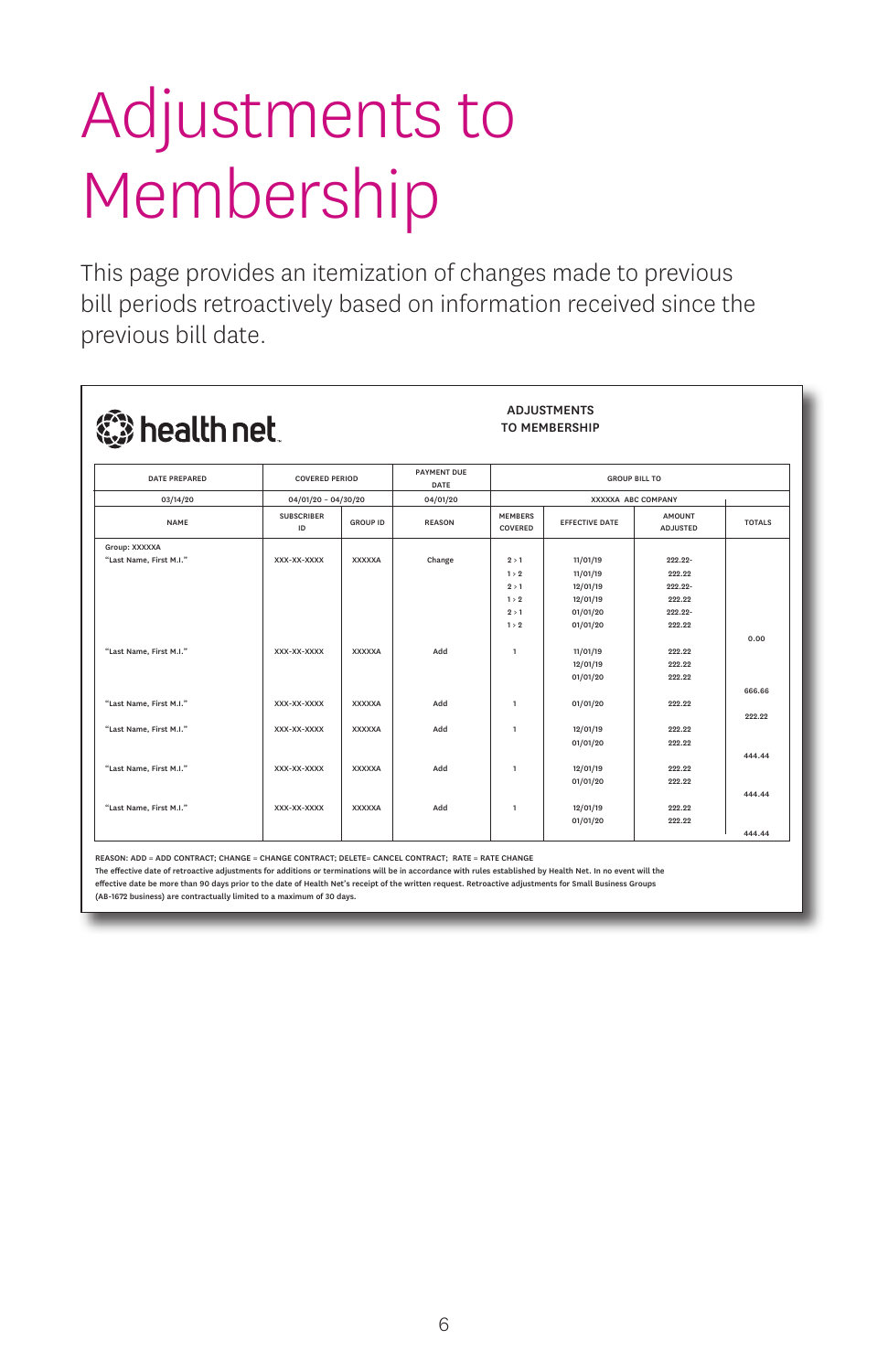## Membership Changes

This page provides a blank worksheet for you to inform Health Net of any additions you wish to make to your membership (e.g., add a subscriber). It provides space for the subscriber's name, subscriber ID, group ID, effective date, adjustment, and total adjustments. Also, please include enrollment forms for all new additions to membership.

| health net           | <b>MEMBERSHIP CHANGES</b>                                                                                                                                                              |                 |                       |                      |                           |  |  |
|----------------------|----------------------------------------------------------------------------------------------------------------------------------------------------------------------------------------|-----------------|-----------------------|----------------------|---------------------------|--|--|
| <b>DATE PREPARED</b> | <b>COVERED PERIOD</b>                                                                                                                                                                  |                 | PAYMENT DUE DATE      | <b>GROUP BILL ID</b> |                           |  |  |
| 03/14/20             | $04/01/20 - 04/30/20$                                                                                                                                                                  |                 | 04/01/20              |                      | <b>XXXXXA ABC COMPANY</b> |  |  |
| <b>NAME</b>          | <b>SUBSCRIBER ID</b>                                                                                                                                                                   | <b>GROUP ID</b> | <b>EFFECTIVE DATE</b> | <b>REASON CODE</b>   | <b>ADJUSTMENT</b>         |  |  |
|                      |                                                                                                                                                                                        |                 |                       |                      |                           |  |  |
|                      |                                                                                                                                                                                        |                 |                       |                      |                           |  |  |
|                      |                                                                                                                                                                                        |                 |                       |                      |                           |  |  |
|                      |                                                                                                                                                                                        |                 |                       |                      |                           |  |  |
|                      |                                                                                                                                                                                        |                 |                       |                      |                           |  |  |
|                      |                                                                                                                                                                                        |                 |                       |                      |                           |  |  |
|                      |                                                                                                                                                                                        |                 |                       |                      |                           |  |  |
|                      |                                                                                                                                                                                        |                 |                       |                      |                           |  |  |
|                      |                                                                                                                                                                                        |                 |                       |                      |                           |  |  |
|                      |                                                                                                                                                                                        |                 |                       |                      |                           |  |  |
|                      |                                                                                                                                                                                        |                 |                       |                      |                           |  |  |
|                      |                                                                                                                                                                                        |                 |                       |                      |                           |  |  |
|                      |                                                                                                                                                                                        |                 |                       |                      |                           |  |  |
|                      |                                                                                                                                                                                        |                 |                       |                      |                           |  |  |
|                      |                                                                                                                                                                                        |                 |                       |                      |                           |  |  |
|                      |                                                                                                                                                                                        |                 |                       |                      |                           |  |  |
|                      |                                                                                                                                                                                        |                 |                       |                      |                           |  |  |
|                      |                                                                                                                                                                                        |                 |                       | TOTAL ADJUSTMENTS \$ |                           |  |  |
|                      | REASON: ADD = ADD CONTRACT; CHANGE = CHANGE CONTRACT; DELETE = CANCEL CONTRACT; RATE = RATE CHANGE<br>For additions or deletions of dependents, please attach membership change forms. |                 |                       |                      |                           |  |  |
|                      |                                                                                                                                                                                        |                 |                       |                      |                           |  |  |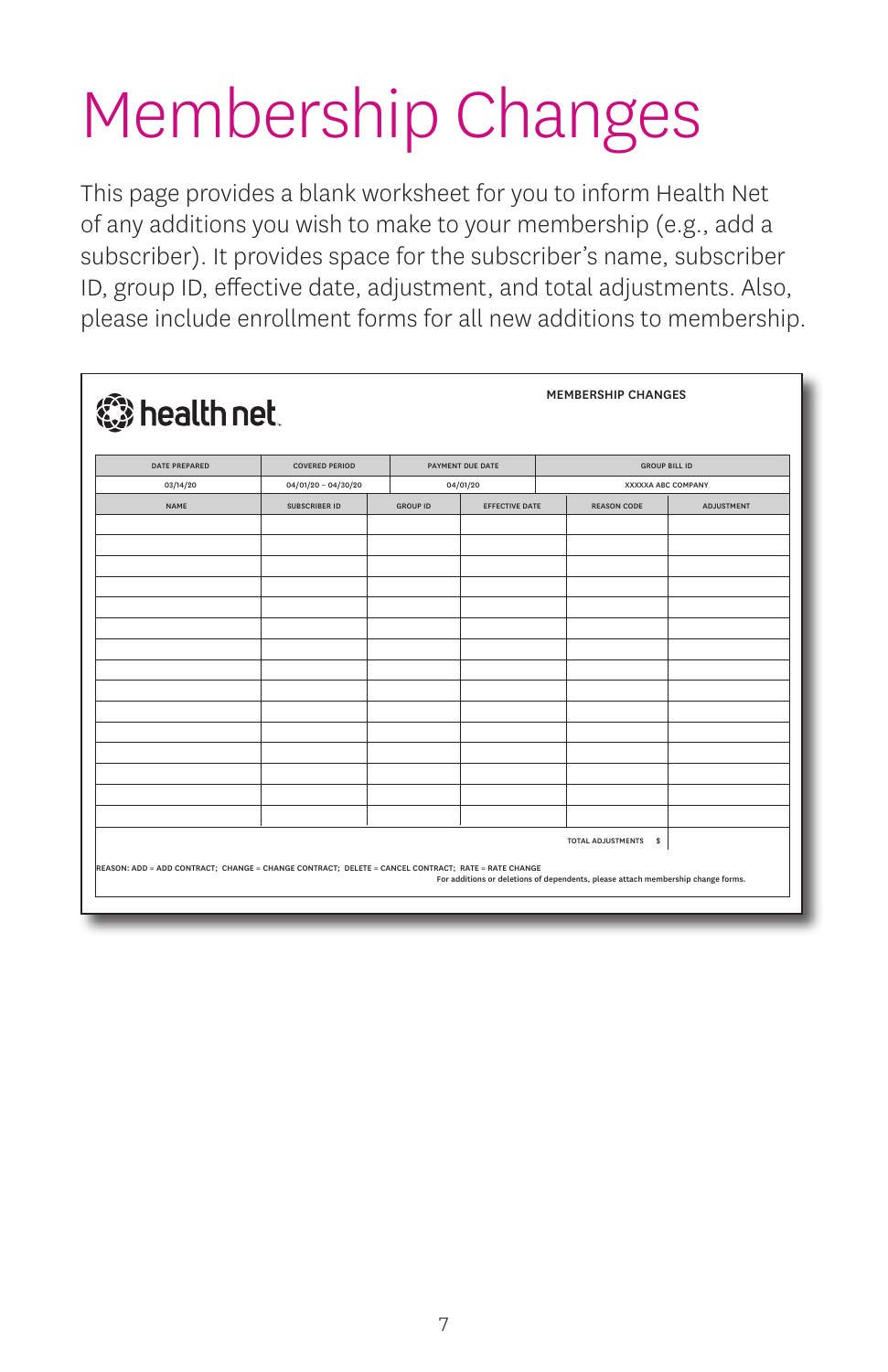# Billing Recap

This section provides a breakdown of current and retroactive charges by contract type within a product group.

| <b>« health net</b>                                  |                       |                          |                                     | <b>BILLING RECAP</b>                              |                                                  |                                          |  |  |
|------------------------------------------------------|-----------------------|--------------------------|-------------------------------------|---------------------------------------------------|--------------------------------------------------|------------------------------------------|--|--|
| DATE<br><b>PREPARED</b>                              | <b>COVERED PERIOD</b> |                          | <b>PAYMENT DUE</b><br>DATE          | <b>GROUP BILL ID</b>                              |                                                  |                                          |  |  |
| 03/14/20                                             | $04/01/20 - 04/30/20$ |                          | 04/01/20                            |                                                   | <b>XXXXXA ABC COMPANY</b>                        |                                          |  |  |
| GROUP ID: XXXXXA ABC COMPANY<br>MEDICAL PRODUCT: HMO |                       |                          |                                     |                                                   |                                                  |                                          |  |  |
| <b>CONTRACT TYPE</b><br>26                           | 27                    | <b>CONTRACT</b><br>COUNT | <b>CURRENT</b><br>28<br><b>RATE</b> | <b>CURRENT PERIOD</b><br><b>NEW CHARGES</b><br>29 | <b>ADJUSTMENTS TO</b><br><b>MEMBERSHIP</b><br>30 | <b>TOTAL</b><br><b>NEW CHARGES</b><br>31 |  |  |
| <b>Employee Only</b>                                 |                       | 9                        | 333.33                              | 2.999.97                                          | 2,791.97                                         | 5.791.94                                 |  |  |
| Employee + Dependent                                 |                       | $\mathbf{1}$             | 444.44                              | 444.44                                            |                                                  | 444.44                                   |  |  |
| Employer + Family<br><b>TOTALS</b>                   |                       | 10                       |                                     | 3.444.41                                          |                                                  | 6.236.38                                 |  |  |
| GROUP ID: XXXXXB ABC COMPANY<br>MEDICAL PRODUCT: HMO |                       |                          |                                     |                                                   |                                                  |                                          |  |  |
| <b>CONTRACT TYPE</b>                                 |                       | <b>CONTRACT</b><br>COUNT | <b>CURRENT</b><br><b>RATE</b>       | <b>CURRENT PERIOD</b><br><b>NEW CHARGES</b>       | <b>ADJUSTMENTS TO</b><br><b>MEMBERSHIP</b>       | <b>TOTAL</b><br><b>NEW CHARGES</b>       |  |  |
| <b>NO MEMBER</b>                                     |                       |                          |                                     |                                                   |                                                  |                                          |  |  |
|                                                      |                       |                          |                                     |                                                   |                                                  |                                          |  |  |
|                                                      | <b>GRAND TOTALS</b>   | 10                       |                                     | 3,444.41                                          | 2.791.97                                         | 6,236,38                                 |  |  |
|                                                      |                       |                          |                                     |                                                   |                                                  |                                          |  |  |
|                                                      |                       |                          |                                     |                                                   |                                                  |                                          |  |  |

- **26. Contract type** Describes who is covered by the subscriber for a product group.
- **27. Contract count** Total number of subscribers (employees) per contract type.
- **28. Current rate** Rate charged for the contract type. For Small Business Groups, may also reflect age or region rating.

**29. Current period new charges** –

> Contract count times current rate.

- **30. Adjustments to membership** – Sum of all retroactive charges for each contract type.
- **31. Total new charges** New charges plus adjustments to membership.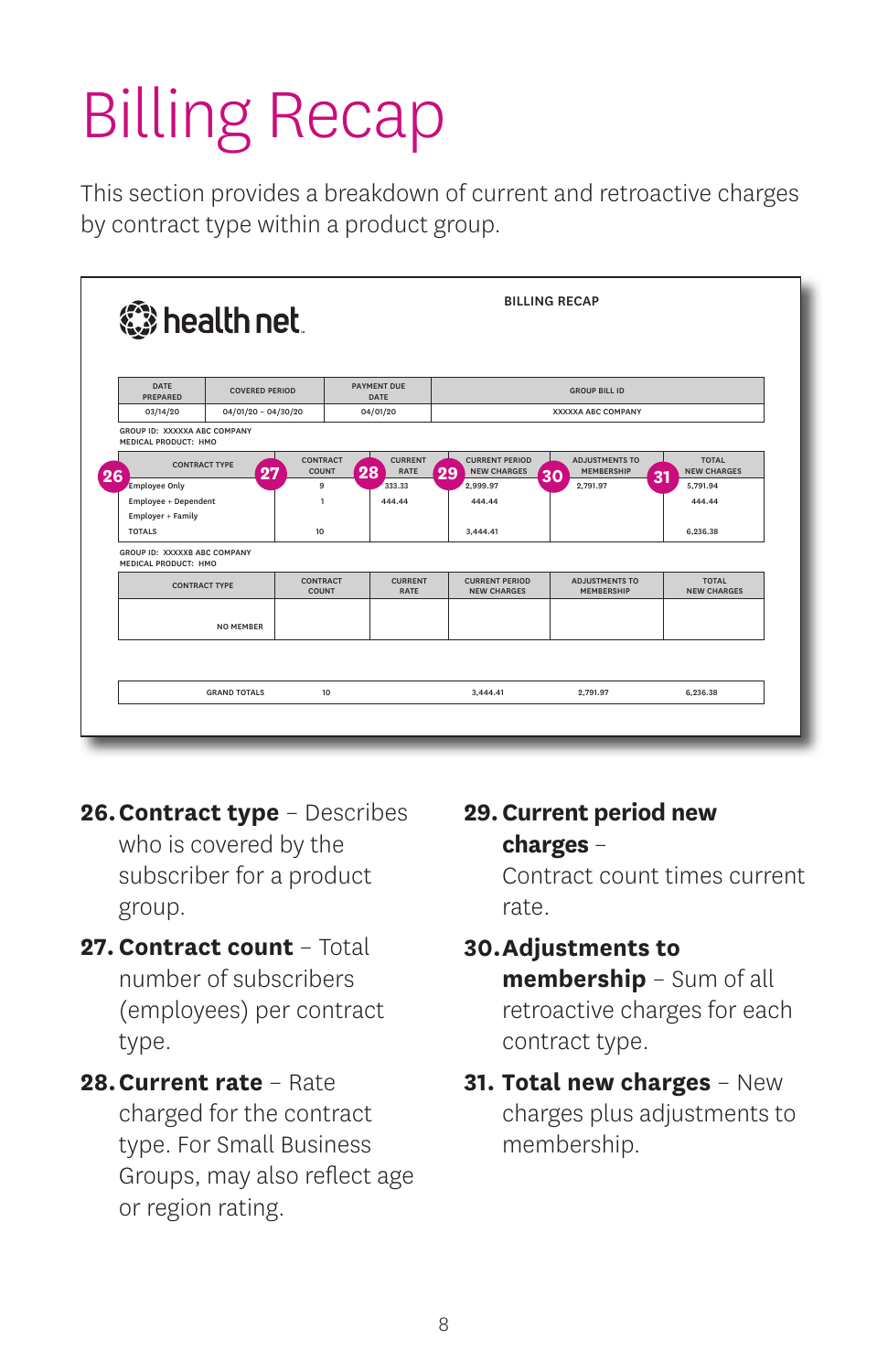## Summary Worksheet

This section provides you with spaces to recalculate the total amount due based on the adjustments you have indicated. This is optional and is provided for your convenience.

| <b>SUMMARY WORKSHEET</b><br>thealth net |                                                                                                                                                                     |                           |                                   |               |  |  |  |
|-----------------------------------------|---------------------------------------------------------------------------------------------------------------------------------------------------------------------|---------------------------|-----------------------------------|---------------|--|--|--|
| <b>DATE PREPARED</b>                    | <b>COVERED PERIOD</b><br>PAYMENT DUE<br><b>GROUP BILL ID</b>                                                                                                        |                           |                                   |               |  |  |  |
| 03/14/20                                | $04/01/20 - 04/30/20$                                                                                                                                               | <b>XXXXXA ABC COMPANY</b> |                                   |               |  |  |  |
|                                         | <b>ADJUSTMENT SECTION</b>                                                                                                                                           |                           | <b>ADJUSTED AMOUNT</b>            | <b>AMOUNT</b> |  |  |  |
|                                         | <b>TOTAL AMOUNT DUE</b><br>ADJUSTED AMOUNT<br>(from Current Membership section)<br>ADJUSTED AMOUNT<br>(from Membership Changes section)<br><b>TOTAL ADJUSTMENTS</b> | 33                        | 233,593.58<br>s<br>35<br>\$<br>36 |               |  |  |  |
|                                         |                                                                                                                                                                     | <b>AMOUNT ENCLOSED</b>    | \$                                |               |  |  |  |
|                                         |                                                                                                                                                                     |                           |                                   |               |  |  |  |

#### **32. Total amount due** –

Amount due to Health Net prior to any adjustments.

- **33. Adjusted amount** Total amount of adjustments calculated from changes to current members (see "Current membership" section).
- **34. Adjusted amount** Total amount of adjustments calculated from additions to membership (see "Membership changes" section).
- **35. Total adjustments** Sum of adjustments to current members and additions to membership.
- **36. Amount enclosed** Total amount submitted by group to Health Net.